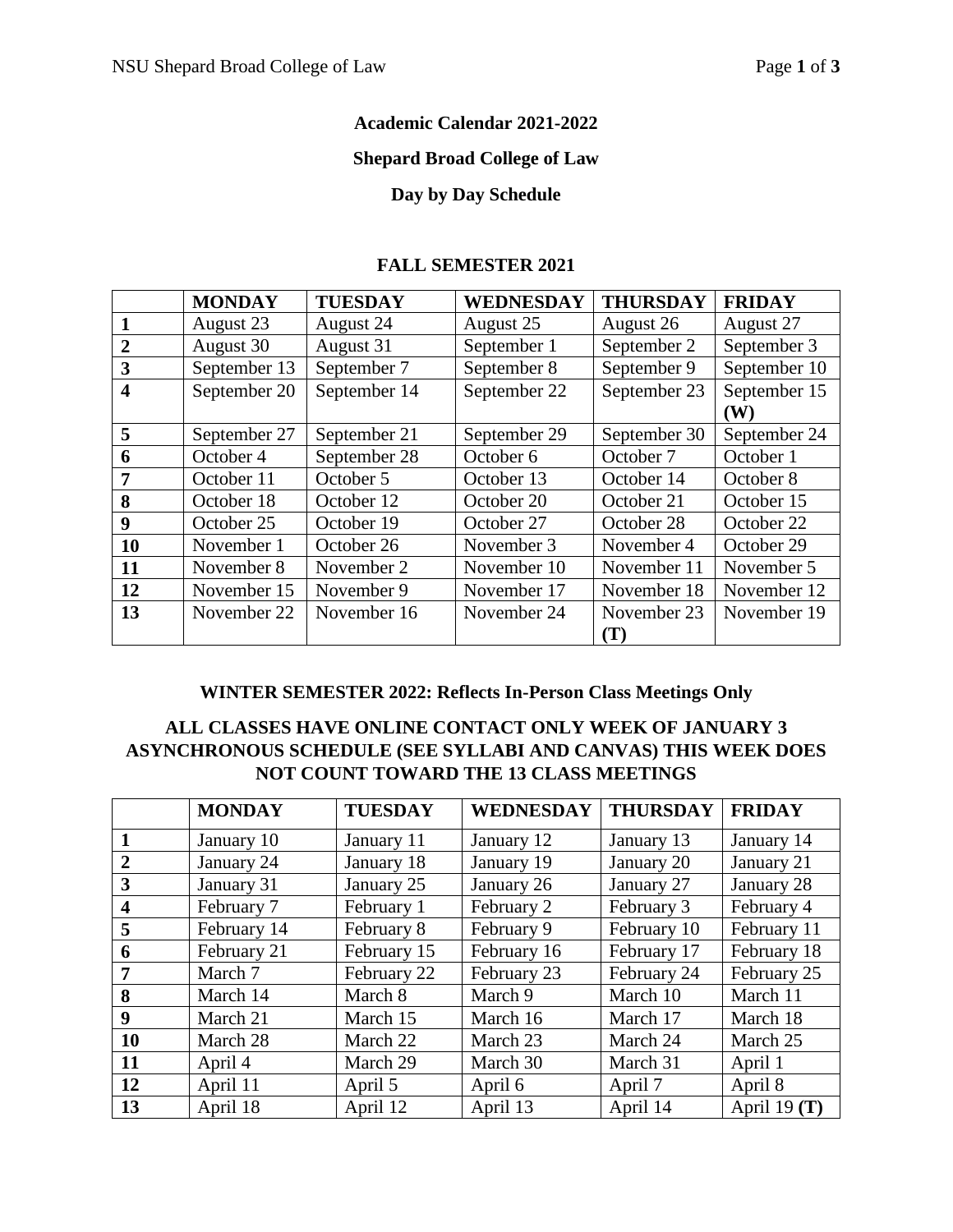|                         | MONDAY/WEDNESDAY | <b>TUESDAY/THURSDAY</b> |
|-------------------------|------------------|-------------------------|
| $\mathbf{1}$            | May 9            | May $10$                |
| $\overline{2}$          | May 11           | May 12                  |
| $\overline{\mathbf{3}}$ | May 16           | May 17                  |
| $\overline{\mathbf{4}}$ | May 18           | May 19                  |
| 5                       | May 23           | May 24                  |
| 6                       | May 25           | May 26                  |
| $\overline{7}$          | June 1           | May 31                  |
| 8                       | June 6           | June 2                  |
| 9                       | June 8           | June 7                  |
| 10                      | June 13          | June 9                  |
| 11                      | June 15          | June 14                 |
| 12                      | June 20          | June 16                 |
| 13                      | June 22          | June 21                 |

## **Summer SEMESTER 2022 (I)**

# **Summer SEMESTER 2022 (II)**

|                         | MONDAY/WEDNESDAY | <b>TUESDAY/THURSDAY</b> |
|-------------------------|------------------|-------------------------|
| $\mathbf{1}$            | June 27          | June 28                 |
| $\overline{2}$          | June 29          | June 30                 |
| $\overline{\mathbf{3}}$ | July 6           | July 5                  |
| $\overline{\mathbf{4}}$ | July 11          | July 7                  |
| 5                       | July 13          | July 12                 |
| 6                       | July 18          | July 14                 |
| $\overline{7}$          | July 20          | July 19                 |
| 8                       | July 25          | July 21                 |
| $\boldsymbol{9}$        | July 27          | July 26                 |
| 10                      | August 1         | July 28                 |
| <b>11</b>               | August 3         | August 2                |
| 12                      | August 8         | August 4                |
| 13                      | August 10        | August 9                |